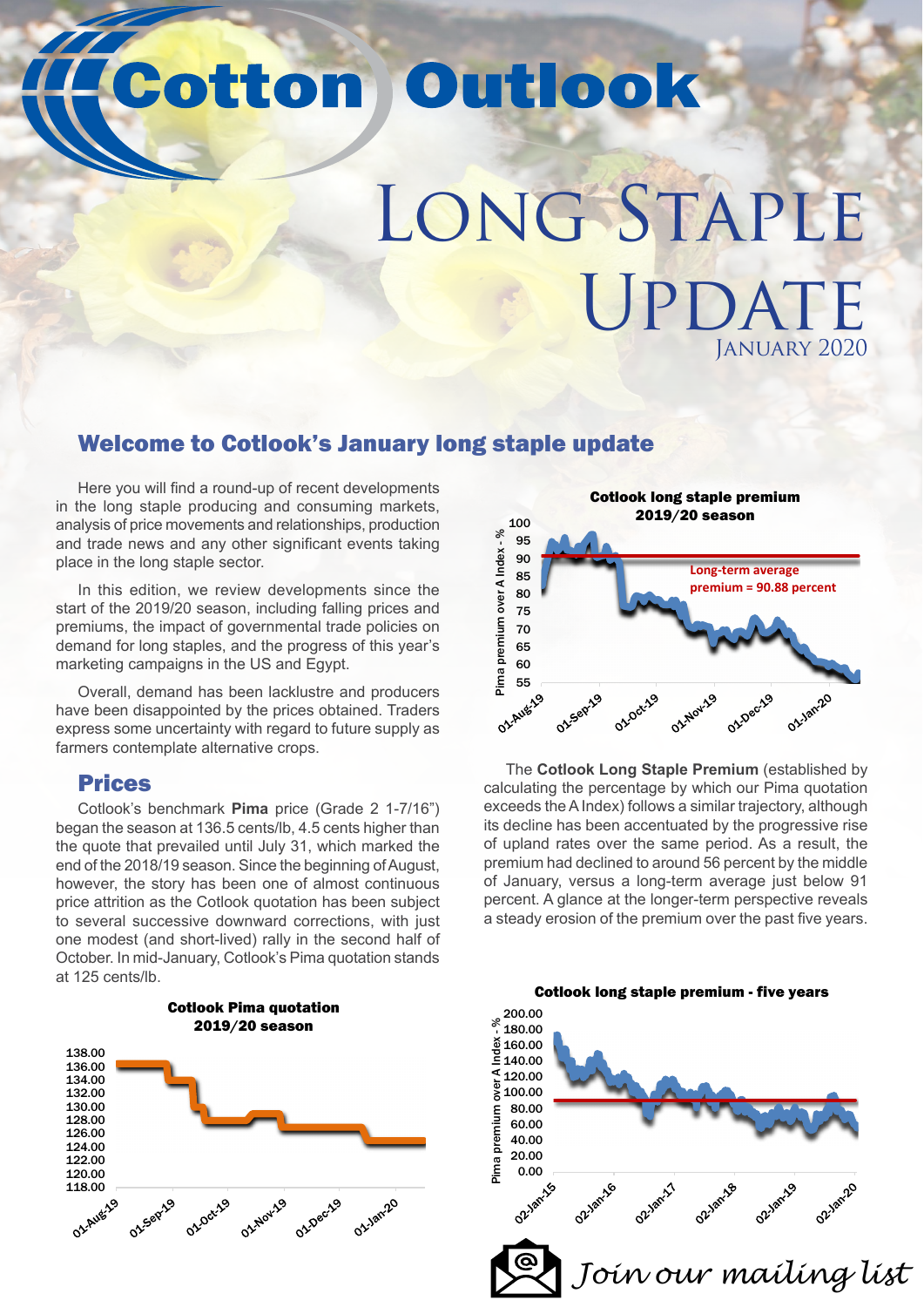# ttom Outlook

The early stages of the **Egyptian** marketing season were marked by a wide range of export offers. The cheapness of those at the bottom of that range (considered to reflect a value well below the cost of production) was attributed in some quarters to the desire of certain operators to generate finance, as well as a generally poor level of demand from export markets. The situation changed abruptly in early October when, in response to the depression of prices, *Alcotexa* established a committee to address proposals for a minimum price for exports. The committee met on October 3 and agreed a price schedule that fixed minima well above the level at which business had recently been reported. The result was a sharp fall in the volume of business registered over the next few weeks.

On November 20, the cancellation of the scheme was determined by an Emergency General Meeting of *Alcotexa*, following which export prices declined sharply and the volume of registrations rose strongly to over 12,000 tonnes, before reverting to more routine proportions over the succeeding weeks.

By mid-January, export prices had failed to recover any ground, though some observers contend that a firmer price trend will emerge in the short to medium term, as more cotton is believed now to be held in financially strong hands.



The price for **Chinese T137 cotton** has also undergone several downward revisions since the beginning of the season. On August 1, it was quoted at 23,900 yuan per tonne, but then proceeded to fall steadily over the subsequent four months before seeing a slight upturn late in the period. By mid-December, it was quoted at 20,950 yuan per tonne, almost 20 percent lower than the price at the equivalent point last season. However, the shift in market sentiment either side of the year-end extended to the long staple market, and by mid-January the quotation had recovered by 1,300 yuan (over six percent) to stand at 22,000 yuan per tonne.



### **Trade** US Pima

Export sales of US Pima since the start of the season totalled 353,800 running bales by January 2 (of which 181,300 remained to be shipped), according to USDA data. The corresponding figures a year earlier indicated commitments of 467,200 (294,600 awaiting shipment).

The figures since the beginning of this season thus represent a 24-percent drop in sales of Pima overall, almost all of which is attributable to the sharp fall in trade with China and (to a much lesser extent) Vietnam.



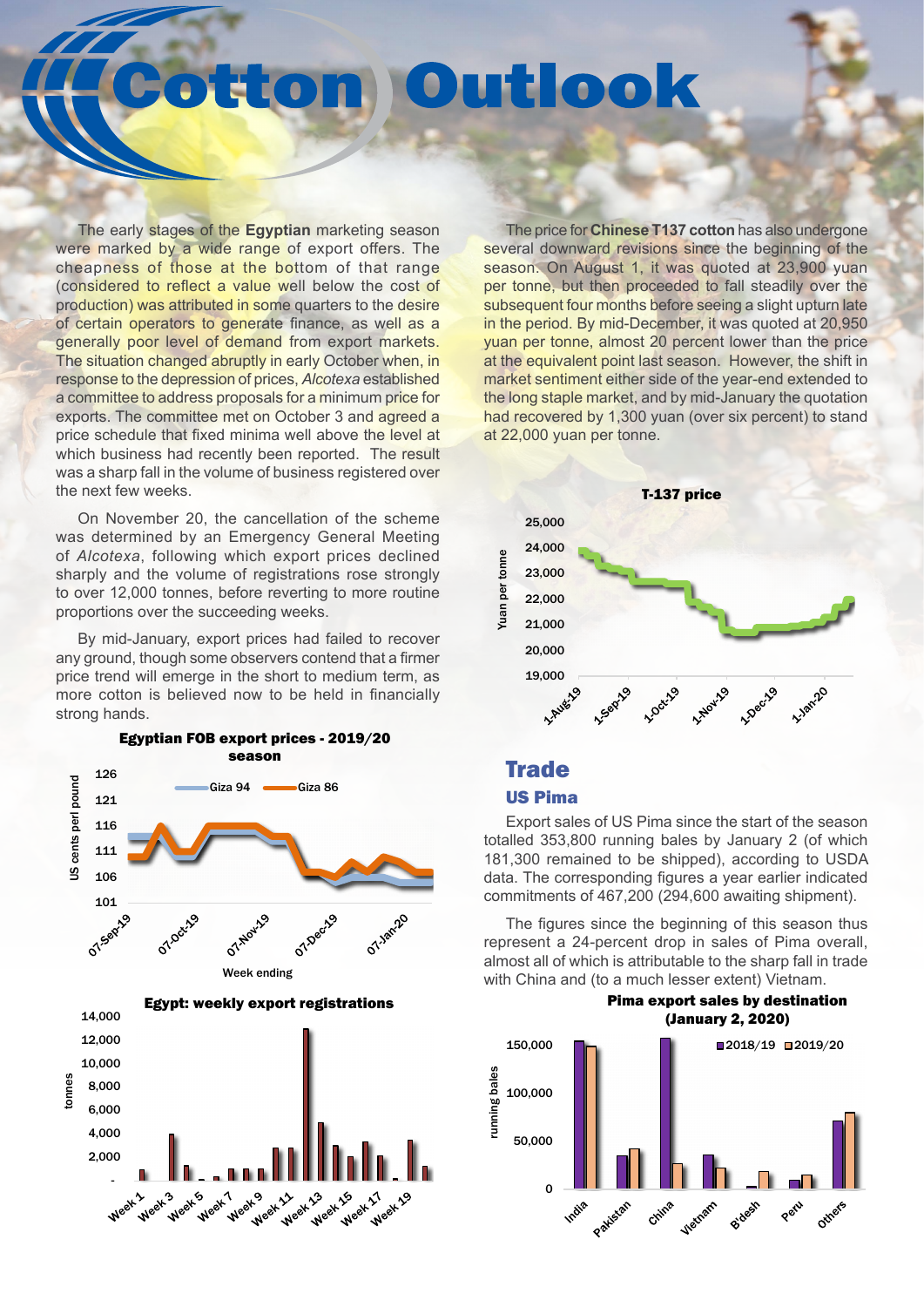# Outlook ton

India has so far emerged as the largest market, taking a 42-percent share (compared with 33 percent at the same point of last season). Pakistan follows in a distant second place on 12 percent. China has seen the greatest shift this year, falling from 34 percent in early January 2019 to barely eight percent in 2019/20.

Despite the shortfall in relation to the previous season, in its January supply and demand report, USDA retained its Pima export estimate of 675,000 bales, implying that exports are expected to maintain (although not build on) the improved performance they have achieved since their recent low in 2014/15 (410,000 bales). The pace of sales to China during the balance of the season may of course be affected by the course of bilateral trade relations, following signature of the Phase One trade agreement on January 15.





Pima ending stocks

In January, Pima ending stocks for the 2018/19 season were placed by USDA at 214,000 bales rising to 241,000 bales by the end of the current season. This would be the highest carryover since the 2014/15 season, when ending stocks totalled 259,000 bales.

### ELS Competitiveness Program

On January 10, USDA announced that asking prices for Egyptian Giza 94 would henceforth be included amongst the 'foreign growths determining payment eligibility and payment rates for the ELS Cotton Competitiveness Program.' A four-week qualifying period has thus begun, during which the price of the cheapest 'foreign growth' (adjusted for quality and location) must remain below 113 percent of the Pima basic loan (95.75 cents per lb) and must also remain below the reference price for US Pima. If those conditions are met for four consecutive weeks. payments can be made during the subsequent week to domestic users or exporters equal to the difference between the Pima and the cheapest foreign quotation – currently Giza 94. The detailed calculation appears in the weekly **Cotton Outlook** magazine, and on a daily basis in our **Cottonquotes** service.

The stated objectives of the programme, which is enshrined in US farm law, are:

- to maintain and expand the domestic use of extra long staple cotton produced in the United States;
- to increase exports of extra long staple cotton produced in the United States; and
- to ensure that extra long staple cotton produced in the United States remains competitive in world markets.

#### Egypt

Egypt's marketing year began on September 1. In the period to mid January, export registrations have totalled 47,381 tonnes, 13 percent less than in the equivalent period of the 2018/19 season (which produced a significantly larger crop).

Export data reflect the continued replacement of Giza 86 by Giza 94 as the principal long staple variety cultivated. The latter variety represents over 72 percent of all registrations arranged by January 11. Giza 86 is in second place with 19 percent. ELS varieties contributed

#### Egyptian export registrations by country (to week 15)

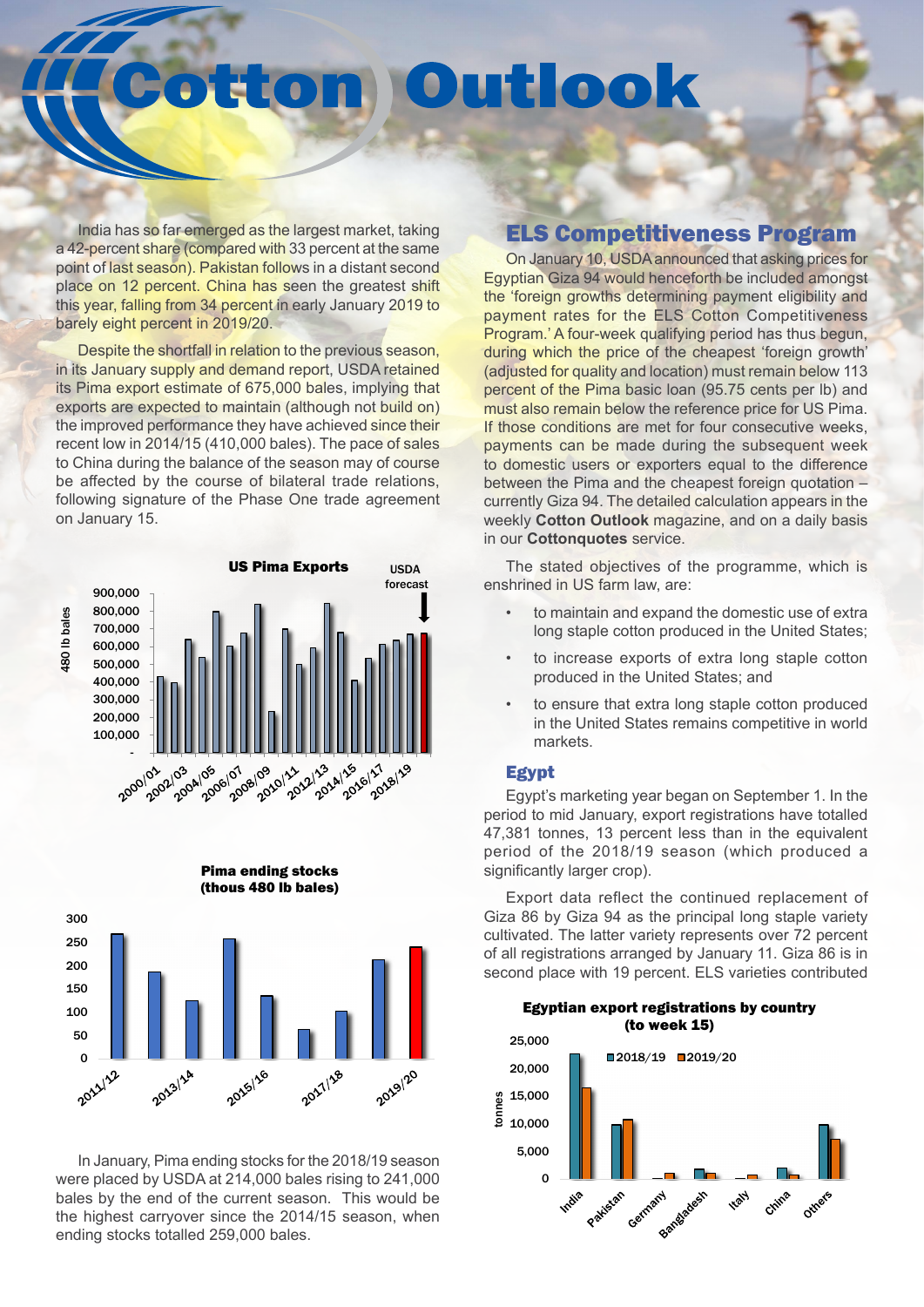# tton Outlook

just over three percent. Forty-seven percent of commitments have been registered for delivery to India and a further 28 percent to Pakistan.

### Production news US

Despite a slow, cool start to the growing season, Pima crops have fared quite well this year. The harvested area is estimated to be 225,000 acres (down from 249,000 in 2018/19), and yields have been good. The figure reported in USDA's January supply and demand report is 1,544 lbs per acre, up from 1,526 lbs/acre the previous month and only marginally below the figure achieved in 2018/19, itself the highest since the 2012/13 season. Total output is forecast at 722,000 bales (compared with 801,000 last season).





### China

In October it was reported that the area planted to long staple cotton in Awati County, Xinjiang was estimated to be around 250,000 mu less than last year, at 600,000 mu (40,000 ha), while yield was lower by 10/20 kilos per mu, at 240/260 kilos.

### **Egypt**

According to Egypt's *Cotton Arbitration and Testing General Organisation*, the quantity of new crop seed cotton classed by December 30 was 1,202,504 kantar (just over 189,000 tonnes), about 33 percent less than the total at the same point last season. Of that volume, 152,935 kantar (24,087 tonnes) were composed of 'fundamental seed' (i.e. seed cotton from which, once ginned, the seed will be preserved for planting) controlled by the Holding Company, while 983,864 kantar (154,959 tonnes) were in commercial hands.

Long staple cotton makes up 96 percent of the total, while the small balance is composed of extra-long staples.

With harvesting and classing now well advanced, local observers have adjusted their estimates of total output this season to about 70,000 tonnes, down from 73,000. The forecast published by *Alcotexa* is 1,634,833 metric cantars, or 81,742 tonnes.

### Israel

This year, conditions during the spring were colder and wetter than usual and planting was somewhat delayed as a result. Picking of Acalpi was completed in mid-October, while the harvest campaign for Pima ran about two weeks behind schedule and was finalised in early November. Nevertheless, in general, the growing season has benefited from good weather and favourable temperatures. Quality is reported to be very high. Production is estimated at 7,800 tonnes: 3,600 of Pima and 4,200 of Alcalpi.

### **Spain**

The weather during the harvest in Spain was favourable and total ELS production is still estimated at about 4,000 tonnes.

# World production and consumption

As intimated above, estimates of 2019/20 production in most producing countries have tended lower over recent months. As a result, our latest estimate of 2019/20 world long staple output is revised to just over 437,000 tonnes, down from the figure of almost 450,000 tonnes advanced in our annual Long Staple Special Feature, published in August. (For the purposes of our comparison, Upper Egypt varieties are omitted from the figure that appears in the world production table)

Estimating long staple consumption is a difficult task, often reliant on an extrapolation from production and trade data for various countries. Our forecast for 2019/20 is little altered from that indicated in August and implies a modest decrease from the previous season.